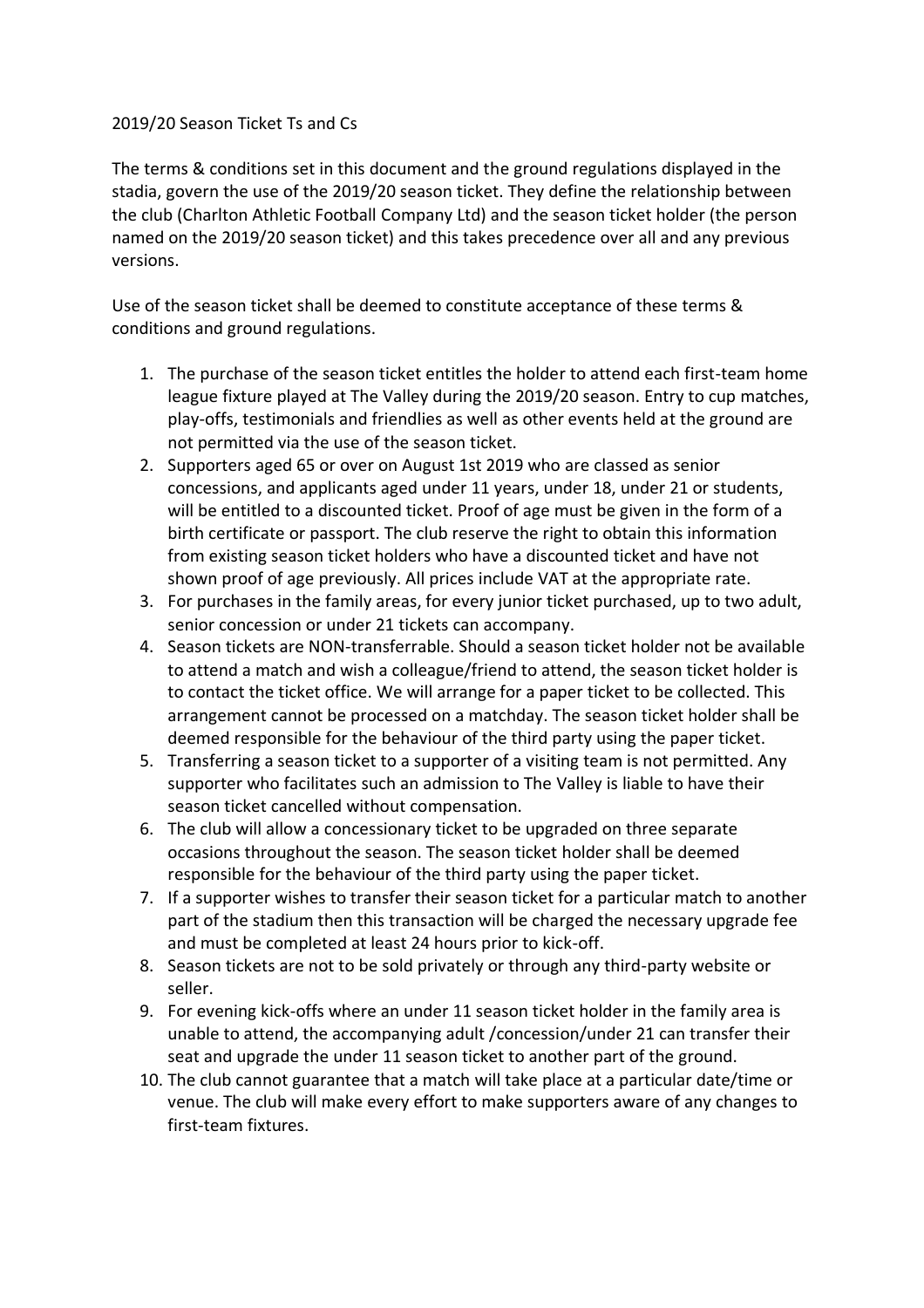- 11. In the event of rescheduling, postponement or abandonment of a match, the club will have no liability in respect of season ticket holders who incur consequential loss or damage such as (but not limited to) loss of enjoyment or travel costs.
- 12. Season tickets remain the property of the club and must be available for inspection at any time. As such, the club reserves the right to cancel or withdraw the season ticket if the holder does not comply with its ground regulations.
- 13. If a specified seat is unavailable for use due to a club decision or an intervention by the licensing authority or governing body, the club will make every reasonable effort to relocate the supporter.
- 14. The club accepts no liability whatsoever if the seat to which this season ticket refers is affected by adverse weather conditions or if the view therefrom is affected by pillars or other structural apparatus, and the acceptance of this season ticket implies full recognition of this condition by the holder.
- 15. Should a season ticket be forgotten or lost and need to be replaced, the club will charge £10.00 for a replacement. A damaged card will be replaced for a fee of £10.00. This is a non-refundable charge.
- 16. Online bookings are subject to a £1.50 transaction fee.
- 17. Telephone bookings are subject to a £2.50 transaction fee.
- 18. The club does not accept responsibility for stolen season tickets. Should a season ticket be stolen then it must be reported to the club immediately. The season ticket may be replaced at the discretion of the club  $-$  a £10 admin fee may still be applicable.
- 19. It is the responsibility of the season ticket holder to arrive at the stadium on time. Refunds will not be given if a season ticket holder arrives late for a fixture. This includes (but is not limited to) problems with transport.
- 20. Season ticket purchases made via V12 can be cancelled in accordance with V12's financial agreement. Should a season ticket holder default on their payments, the club will withhold entry to the stadium until the matter has been resolved.
- 21. Purchases made on or after April 13th 2019 shall have no right to cancel their season ticket after that date. The club relies upon the exception under Reg. 6 (2) (b) of the Consumer Protection (Distance Selling) Regulations 2000, under which there is no cooling off period following an applicant's acceptance.
- 22. Season ticket holders must sit in their designated seat. Any supporter found to be seated in a different area from the seat indicated on their ticket will be liable to have their season ticket confiscated without compensation.
- 23. It is the responsibility of the season ticket holder to inform the club in writing of any changes of address/contact numbers or email address. These details can be amended via our online service or by emailing the club at tickets@cafc.co.uk.
- 24. Valley Gold members who have paid their subscriptions for the past 12 months or have paid annually in advance are entitled to qualify for a discount against their season ticket renewal.
- 25. The club reserves the right to refuse admission to anyone in dispute with the club, if this dispute is ongoing and has been for 14 days or more.
- 26. Any promotional competitions that may be offered to season ticket holders are not open to employees of Charlton Athletic and their families.
- 27. Ambulant/wheelchair season ticket holders can apply for a free personal assistant ticket. Ambulant supporters must be on middle-rate mobility allowance. Senior